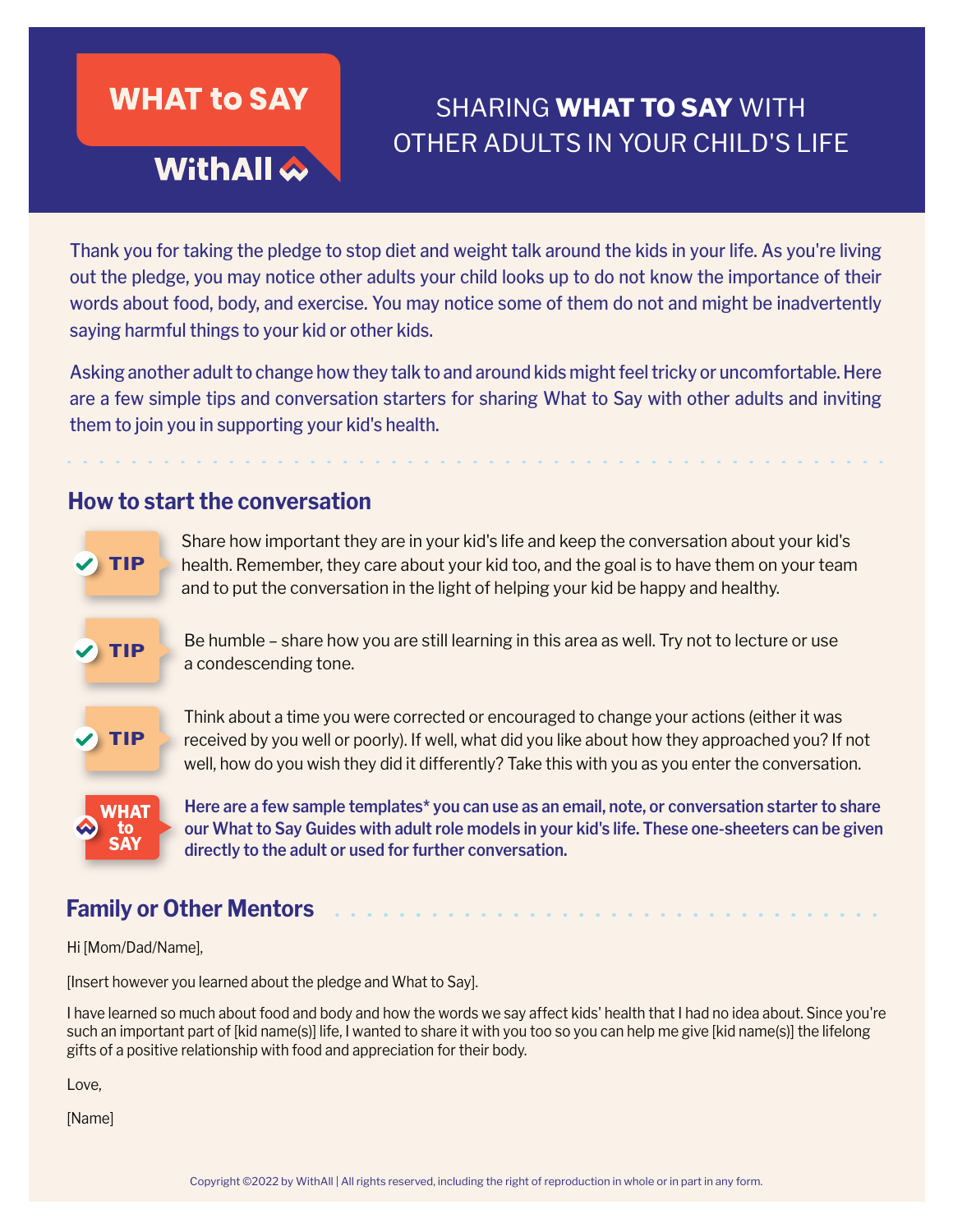# **A Teacher**

*A great opportunity to share this with a teacher could be at your child's conference.*

Dear [Name],

Thank you for all you do for [kid name(s)]. [Insert something here that you or your child appreciate about the teacher].

[Insert however you learned about the pledge and What to Say].

I have learned so much about food and body and how the words of the adults they look up to affect kids' health that I had no idea about. Since you're such an important part of [kid name(s)] life, and I know you care about all the kids you teach, I thought it might be helpful to share a resource that WithAll created specifically for teachers.

a constitution of the constitution of the constitution of the constitution of the constitution of the constitution of the constitution of the constitution of the constitution of the constitution of the constitution of the

. . . . . . . . . . . . .

Thank you for all you do!

[Name]

### **A Coach**

*A great opportunity to share this with a coach could be at the start of the season.*

Dear [Name],

Thank you for all you do for [kid name(s)]. [Insert something here that you or your child appreciate about the coach or what you are looking forward to in the season if it's a new coach].

[Insert however you learned about the pledge and What to Say].

I have learned so much about food and body and how the words of the adults they look up to affect kids' health that I had no idea about. Since you're such an important part of [kid name(s)] life, and I know you care about all the kids you coach, I thought it might be helpful to share a resource that WithAll created specifically for coaches.

Thank you for all you do!

[Name]

# **A Doctor**

*A great opportunity to share this with your child's doctor could be at their annual well-check visit.*

Dear [Name],

It is great seeing you again.

[Insert however you learned about the pledge and What to Say].

I have learned so much about food and body and how the words of the adults they look up to affect kids' health that I had no idea about. Since your words about my kid's health are extremely important to me and [kid name(s)] I wanted to share with you a resource they have specifically for health care providers so we can partner in protecting [kid name(s)] health and well-being.

Thank you for all you do!

[Name]

*\*The prompts provided might need to be adjusted based on the age of your child or relationship of the adult role model. Our goal is to give you a starting point to find the words that work best for your situation.*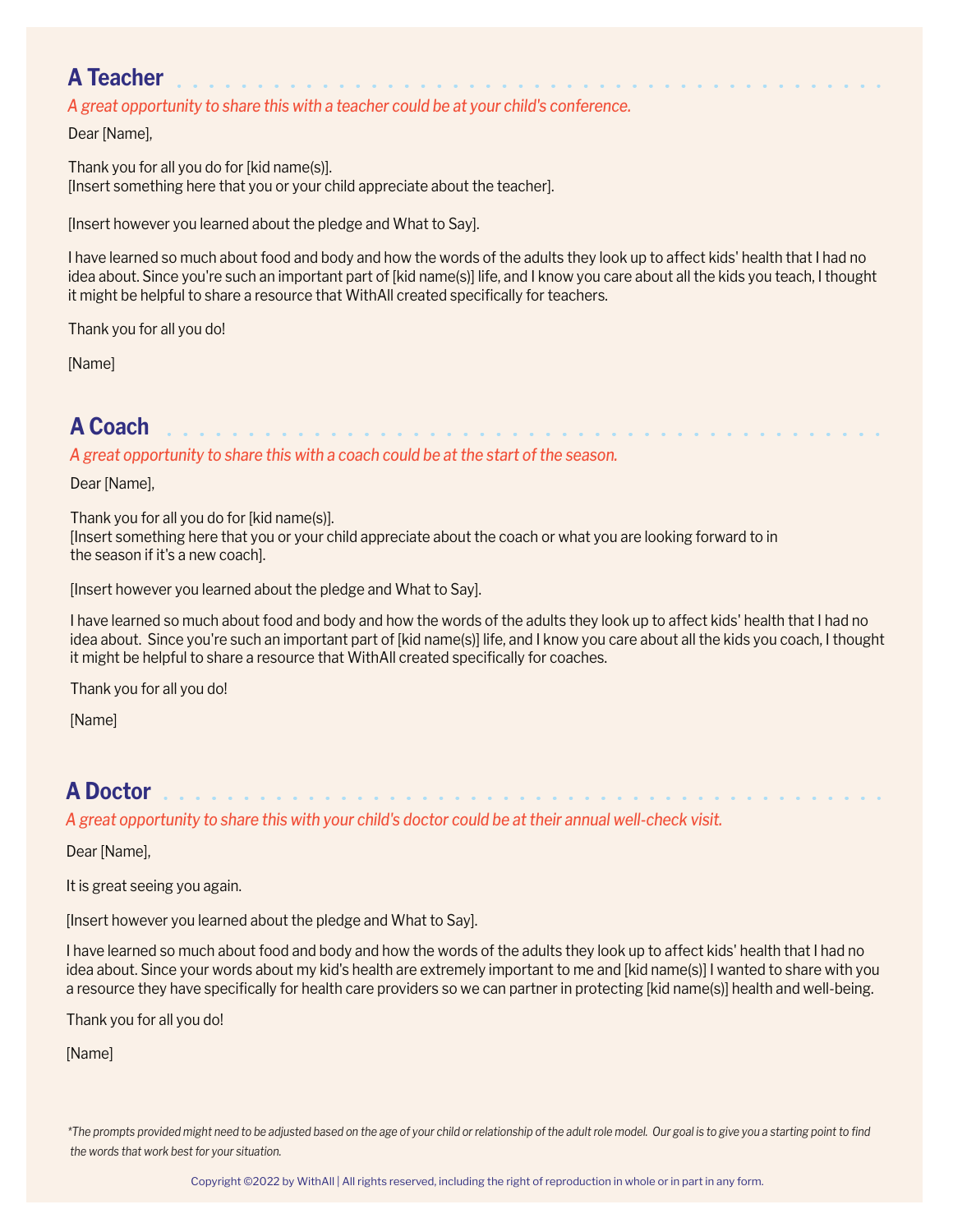# **How to respond in the moment if an adult says something harmful\***

We've all been there. Someone says something unhelpful or harmful around your kids, and you might not be sure how to respond. Although every situation is different, here are a few helpful tips for navigating these situations.



It is entirely fair to get angry or emotional in the moment since this is a topic that affects all of us on a deep level. The same is probably true for the person you're talking with as well! Trust your gut if it is right for you to discuss this now or later when everyone has cooled down, or (maybe more importantly) when kids are not listening.

Below are some ideas of how to pivot harmful conversations. Every situation is different so trust your gut on if these are the right fit for you. Have a specific question? Contact us at [whattosaynow.org/question](https://www.tfaforms.com/4884336).



**TIP** Were you unable to respond in the moment? That's ok! If you're comfortable, try to have a conversation with the adult later using the tips above for "How to Start the Conversation."



*If they are commenting on someone's body and seemingly inviting you to comment as well.* "We/I actually try not to comment on other people's bodies."



*If they are encouraging physical activity to "make up" for all the food you just ate.*

- "I'd love to go for a walk, but it is because I enjoy walking and spending time with you."
- $\triangleright$  "I'm not interested right now, and I like moving because it is enjoyable...if I think about it as canceling out calories, to me it feels kind of sad, you know?"



*If they are labeling certain foods as "good" or "bad."* "Actually, all foods have a place. For us it is about balance."



*If a fellow adult role model is commenting on portion sizes or what you or a child eats.* **>** "For us, sometimes we want more food and sometimes we want less food...we listen to our bodies."

### **How to talk to your kid after something harmful is said**



You know your kid best, and what you say will depend on your child's age. What to Say aims to reduce shame and stigma around food and weight, so be sure that you are not making it more uncomfortable for your kid when you address an uncomfortable situation. It's important to make sure they know what was said is corrected but trust your gut in how to bring this up. Here are a few respectful yet correcting conversation starters\* for connecting with your kid after an uncomfortable situation.

*\*The prompts provided might need to be adjusted based on the age of your child or relationship of the adult role model. Our goal is to give you a starting point to find the words that work best for your situation.*